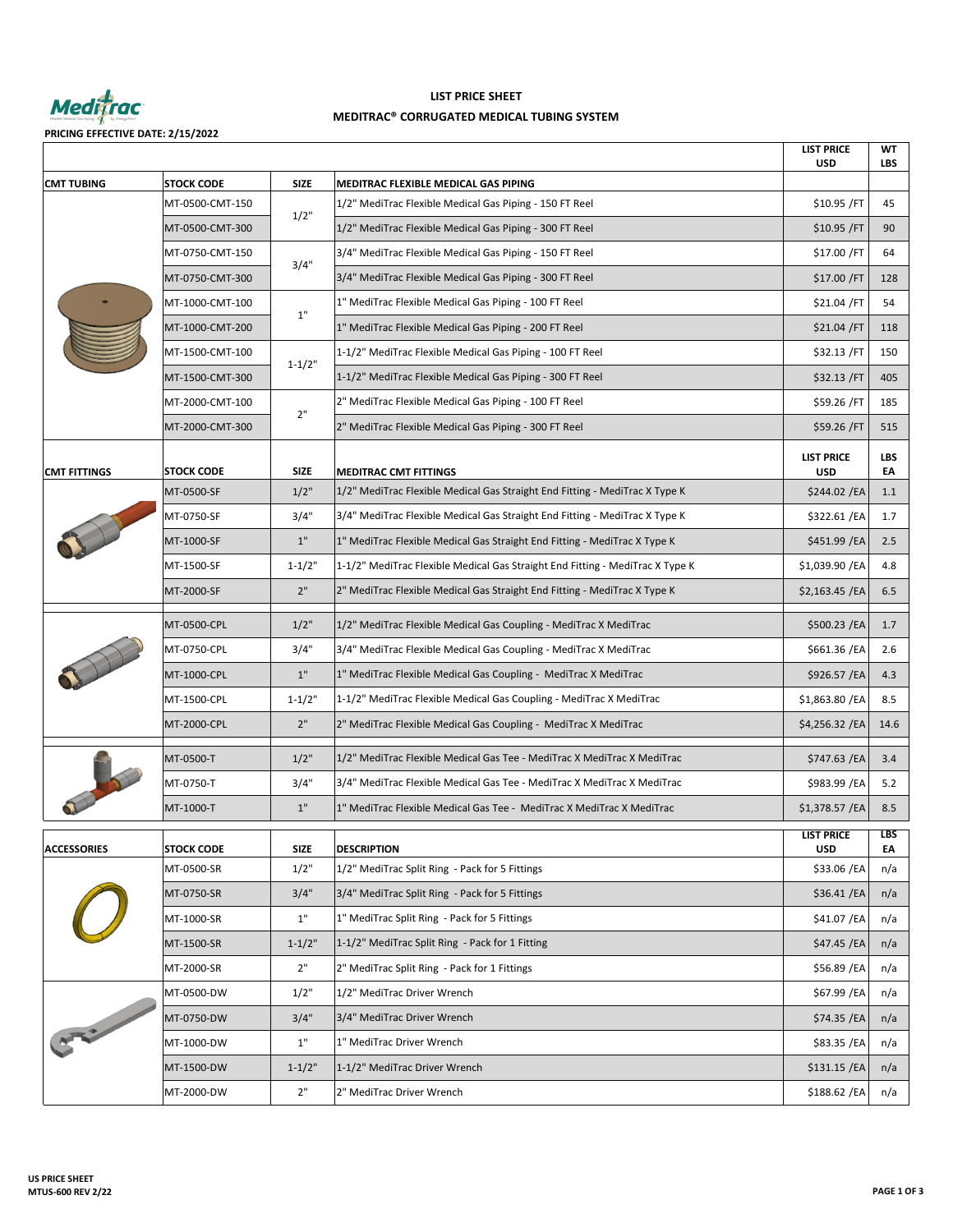

# **MEDITRAC® CORRUGATED MEDICAL TUBING SYSTEM LIST PRICE SHEET**

**PRICING EFFECTIVE DATE: 2/15/2022**

|                             |                  |                 |                                       | <b>LIST PRICE</b><br><b>USD</b> | <b>WT</b><br><b>LBS</b> |  |  |  |
|-----------------------------|------------------|-----------------|---------------------------------------|---------------------------------|-------------------------|--|--|--|
| <b>Columns</b>              | MT-JST           | $1/2" - 1"$     | MediTrac Jacket Stripping Tool        | \$534.61 /EA                    | n/a                     |  |  |  |
| <b>CONTROLL</b>             | <b>MT-TC-151</b> | $1/2" - 1"$     | MediTrac Tube Cutter No. 151          | \$300.56 /EA                    | n/a                     |  |  |  |
|                             | <b>MT-TC-153</b> | $1 - 1/2" - 2"$ | MediTrac Tube Cutter No. 153          | \$635.42 /EA                    | n/a                     |  |  |  |
|                             | MT-E-5272        | All             | Cutter Wheel for MediTrac Tube Cutter | \$22.87 / EA                    | n/a                     |  |  |  |
|                             | MT-LCS           | All             | Leak Check Solution for MediTrac      | \$23.34 /EA                     | n/a                     |  |  |  |
| AU CHIDNERITC, FOR EVTON DA |                  |                 |                                       |                                 |                         |  |  |  |

**ALL SHIPMENTS: FOB EXTON, PA**

ALL SHIPMENTS: FOB EXTON, PA<br>FREIGHT ALLOWED ON SHIPMENTS OF \$5,000 OR MORE TO THE DISTRIBUTOR'S BRANCH ADDRESS IN THE CONTINENTAL U.S.A.